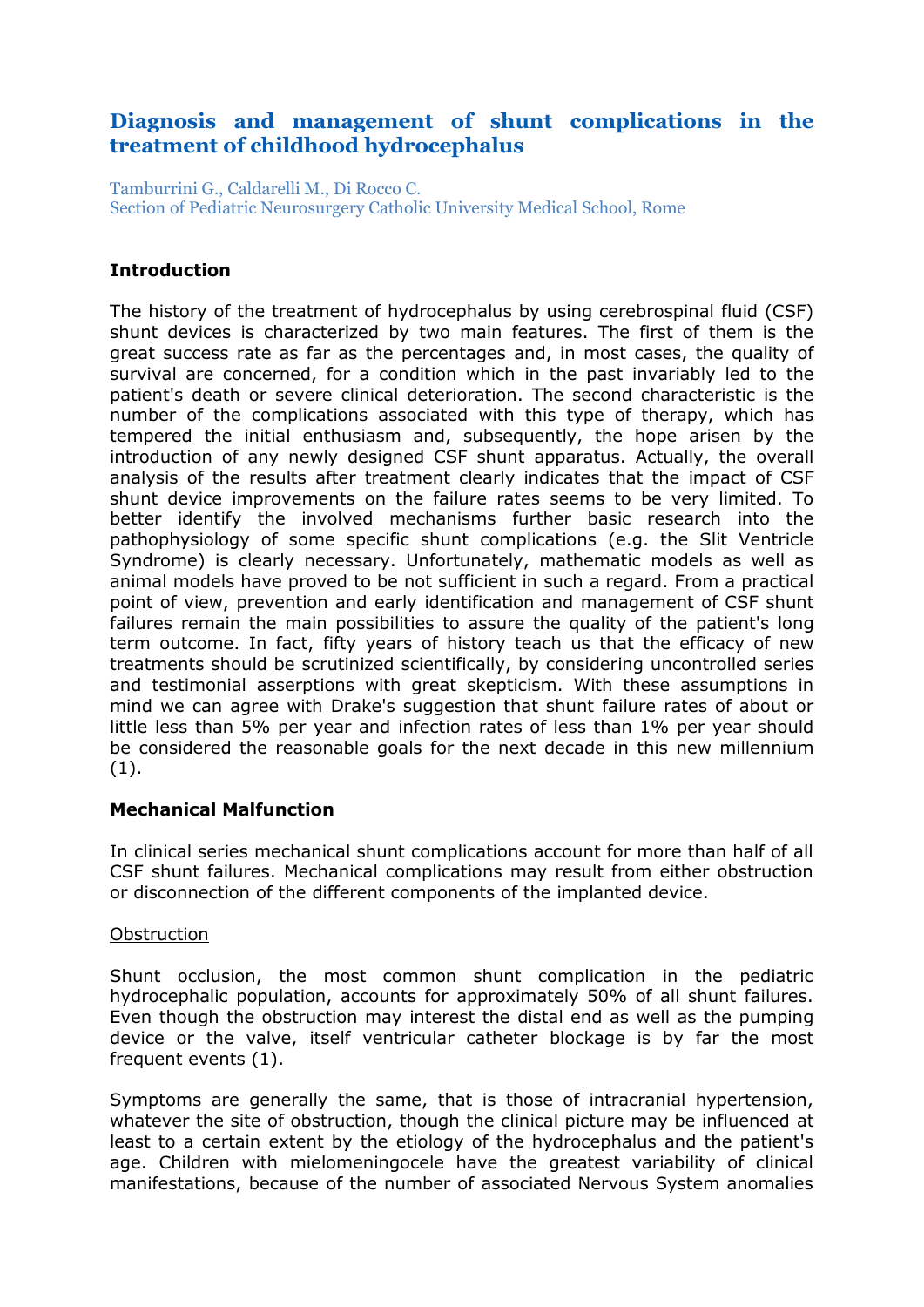(i.e. Chiari malformation, tethered cord, syringomielia), that can become symptomatic in case of shunt malfunction (2). A bulging fontanel and sutures diastasis are the most frequent presenting signs in infancy and generally precede symptoms like irritability, a decreased level of consciousness, nausea and vomiting, commonly found in the growing child (3). In every case diagnosis should always regard both clinical conditions and imaging results; data from the pediatric shunt design trial indicated that there is a 9-29% of possibilities of underestimating a shunt malfunction only on clinical grounds (2); on the other way radiological findings alone may nevertheless be misleading; according to Iskandar et al. one third of patients with shunt malfunction may have "normal" imaging data (4).

## **1. Ventricular catheter obstruction**

It may result from improper placement, choroidal and ependymal reaction, or secondary malposition due to ventricle coarction. Strict spatial relations between the catheter and the choroid plexus are known to increase shunt failure rates. In order to reduce this risk Tuli et al. suggested the frontal and the occipital horn for the proximal tip position (5). Nowadays endoscopic assisted placement of the ventricular catheter might assure a more proper result than in the past. However, even a proper surgical placement can't avoid the risk of the ventricular catheter being trapped by the choroidal plexus, due to the varying position of the ventricular catheter tip with the patient's body position and, in the course of time, the varying spatial relationships of the ventricle and the skull. It is worth to note that in most cases the analysis of CSF shunt failures on large series failed to statistically demonstrate the significant impact of the surgical ventricular catheter placement on the incidence of its obstruction. According to some authors (6) only catheters within the third ventricle are associated with a lower malfunction rate; in this anatomical space the choroid plexus is minimally developed and the fluctuations of CSF are more intense, thus providing a continuous washing action of the catheter.

Apart from the exposition of the catheter to the action of the choroid plexus, other common sites of improper placement are: within a cisterna, especially the interhemispheric one, or across the midline, within the opposite lateral cerebral ventricle. Even though, in some cases these locations do not exclude a partial drainage of the CSF by the shunt, nearly always they end in failure of the system, and for this reason a prophylactic surgical revision should be taken into consideration. A further cause of ventricular catheter obstruction is the penetration of brain debris during ventriculostomy; this inconvenience may be obviated by using the obturator as well as having the ventricular catheter filled with saline when entering the cerebral parenchyma (7). Finally this type of complication is influenced by the position of the valve along the CSF shunt device, being by far more common in case of proximal than distal valve systems.

# **a) Diagnosis**

In the first year of life sonography plays a major diagnostic role. With this simple and noninvasive procedure it is possible not only to image ventricles size, but also to calculate cortical thickness and to indirectly establish cerebral blood flow parameters. In many instances it may clarify ventricular catheter position and its relations with the choroid plexus suggesting proximal tip obstruction (8). In the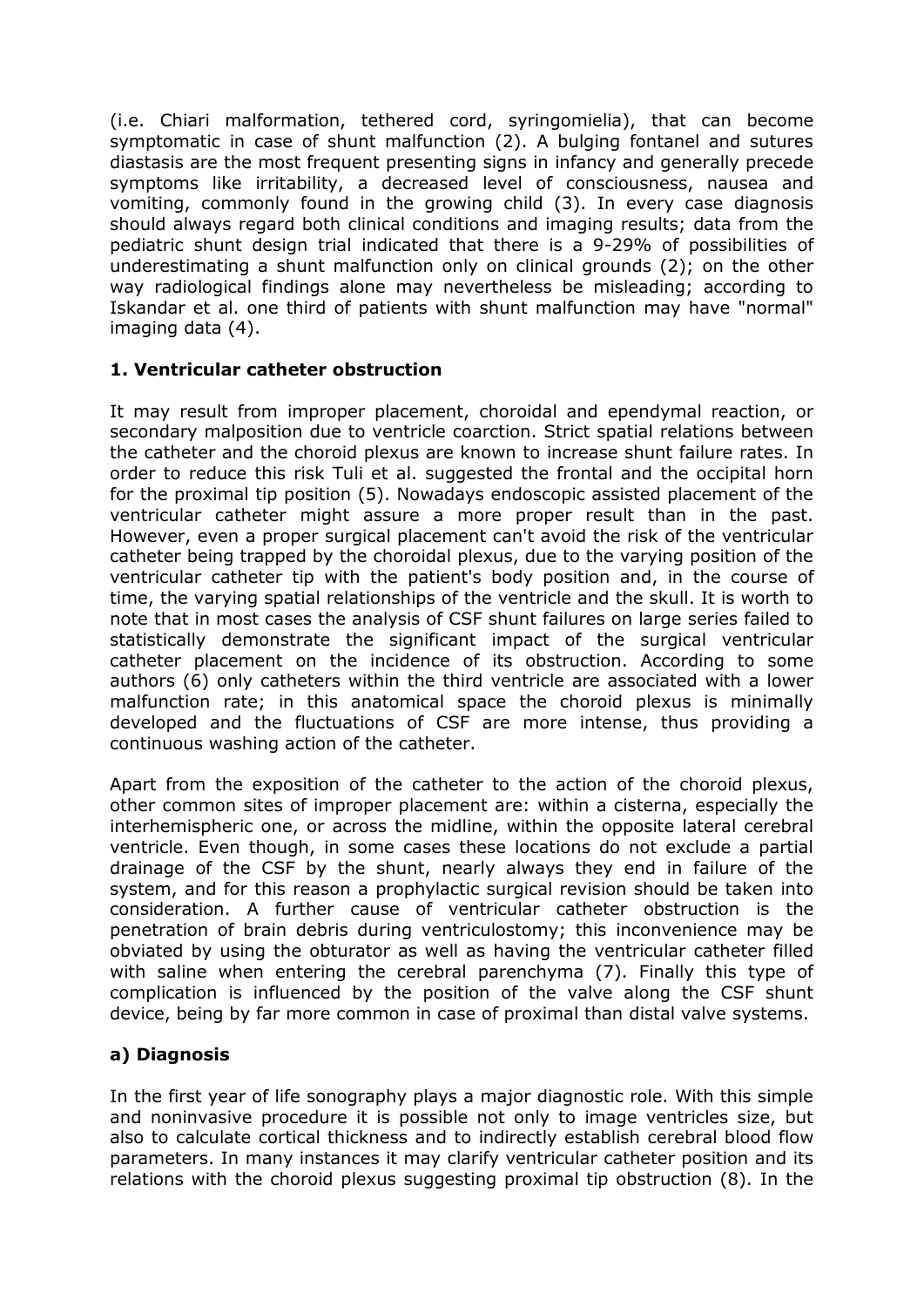absence of an adequate sonographic window CT scan is still the most important tool. It is easily performed and all shunt complications can be ruled out (9,10). Position of the ventricular tip is always recognizable and its connections with the ventricular walls and brain parenchyma are outlined. MRI is necessary only in rare cases; it can be useful to visualize intraventricular septations and their relation with the proximal shunt.

Direct procedures on the implanted device (i.e. CSF withdrawal from a subcutaneous reservoir) are not indicated; they increase the risks of infection; moreover also an apparently normal CSF flow, can't exclude a partial obstruction of the ventricular catheter (11).

## **b) Treatment**

Various procedures have been proposed for the prevention and treatment of ventricular catheter obstruction. An example are the number of catheters suggested since Portnoy first report (12), all designed to decrease contact and adhesions with the choroid plexus. Actually they have not significantly modified shunt failure rates (1,12,13). To improve ventricular catheter position perioperative sonography, neuronavigation and endoscopy have been used; data from the literature indicate that they can be safe and effective and help in reducing improper placement rates (14, 15,16,17). In spite of this, revision of the ventricular catheter is still the most common burden to afford in children with shunt malfunction. Monopolar coagulation through an intraluminal stylet is known to help the extraction of tubes adherent to the choroid plexus or ventricular walls (18). A recent modification of this technique is the employment of a flexible coagulating electrode; a moldable surface allows its use in cases in which the catheter does not follow a straight course (19). According to Hudgins if CSF flow is established during coagulation, the procedure should stop and the old catheter should be left in site; the aim is to decrease hemorrhagic complications (20). It is our opinion that in most cases only a transient success can be obtained this way; difficult cases should be treated with the help of endoscopy; coagulation under direct view of the choroid surrounding the proximal tip allows shunt removal in the majority of patients (15); a further suggestion can be to use intraluminal endoscopes; success rates up to 85% have been described (21).

# **2. Valve and distal obstruction**

Distal catheter obstructions are common when using "slit valves" devices with an incidence of 3-28% in most surgical series. On the other hand shunt malfunction due to mechanical valves occlusion is relatively rare; in fact in several cases proximal differential-pressure valves continue to drain a sufficient amount of CSF, also in the presence of a partial filling (7). Flow - regulated (Orbis-Sigma) systems seem to be particularly prone to this type of complication; obstructions occur mainly in the early post-operative period, and are probably due to debris introduced at surgery (22). The role of high CSF protein concentration on valve and distal shunt obstruction has been discussed; in a recent prospective study Brydon (23) confirmed Mc Laurin (24) first report: an elevated spinal fluid protein content does not influence the functional integrity of the system. On the other hand CSF eosinophilia, a common finding in children with shunted hydrocephalus, is associated with an increased risk of distal obstruction.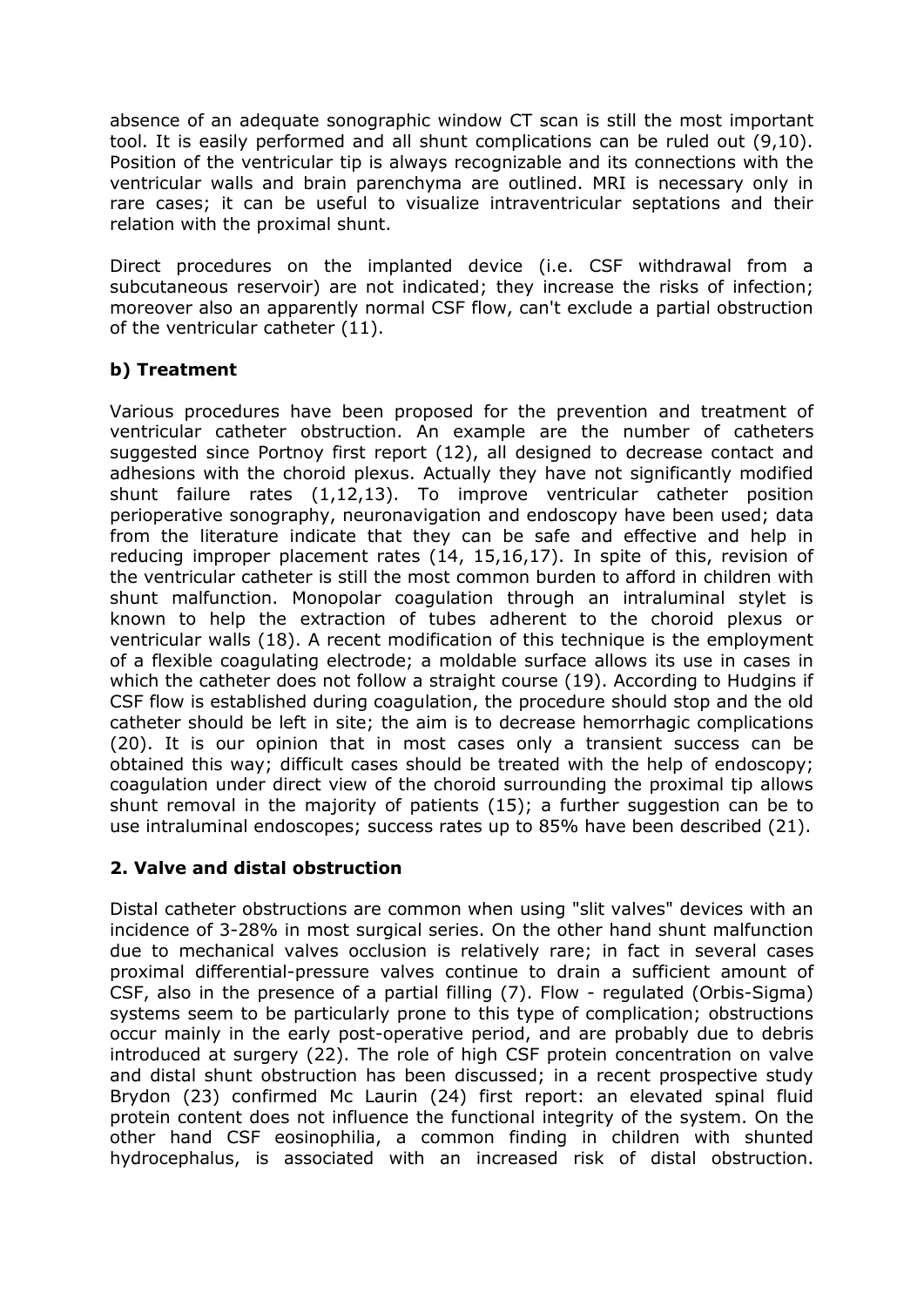Consequently systemic glucocorticoids have been suggested in these patients, in order to reduce CSF eosinophils and prolong shunt survival (25).

Differences exist between children with atrial and those with peritoneal shunts. Atrial systems have a higher risk of distal obstruction (26); factors related are the magnitude of blood flow and the size of the vein where the catheter is lodged; thrombosis within the distal tubing significantly increases when the cardiac end migrates from the atrium to the superior vena cava (x-ray level: T4); an undesired lodging within the subclavian vein is also associated with a raised risk of malfunction (7).

In children with peritoneal shunts, a mechanical bloc can result from a series of causes, such as retraction of the tube outside the peritoneal cavity, bowel adhesions or displacement into visceral structures and through the walls delimiting the abdominal space, kinking of the catheter, and the presence of foreign bodies in its lumen. The incidence of obstruction is inversely related to the amount of fluid drained. In the case of an obstructed peritoneal end by endoluminal material, a yellowish white material is seen inside the tubing on gross examination. The microscopic examination may reveal acute and chronic inflammatory phenomenon, which may occur even when the material cultured by routine methods does not reveal the presence of bacteria. Another cause of obstruction is the formation of a reactive film on the surface of the draining catheter without any endoluminal tissue. Kinking of the catheter may also occur, mainly because of technical failure in placement of the shunt inside the abdominal cavity (7).

### **a) Diagnosis**

In most cases the diagnosis of a distal obstruction is possible only at surgery. An objective sign that may help preoperatively is the collection of subcutaneous fluid along the course of the system; if disconnections have been excluded it may indicate pericatheter CSF flow, a physiological attempt to overcome distal malfunction. The position of the distal tip of the shunting device should be controlled with x-rays in order to rule out kinkings or migrations of the catheter outside the atium or peritoneal cavity. X-rays are also helpful in the diagnosis of visceral perforations. In children with ventriculo-peritoneal shunts ultrasonography is an important tool; it can show the presence of pseudocysts or document ascitic collections (7, 8). CT is only rarely necessary to confirm these data. Suggestions of a distal malfunction may otherwise come from the CT study of the brain. CSF edema along the ventricular catheter or cysts inside the white substance are usually associated with peritoneal shunt obstruction, in patients harboring CSF shunting devices with distal "slit valves" (27,28). Some authors have also proposed radionuclide shuntograms: in some cases a pericatheter CSF flow can explain mild symptoms in children with distal CSF shunt occlusions and no evidence of ventricular dilation on neuroimaging studies (29,30).

# **b) Treatment**

Overt or occult shunt infections should be regarded as the primary cause of early distal obstructions; in such cases the obstruction is associated with fibrous encapsulation of the tip of the shunt (31). CSF should therefore be sent for microbiological examination at surgery. Malpositions and displacements need almost to be correct in emergency. By the way atrial catheters at, or above T4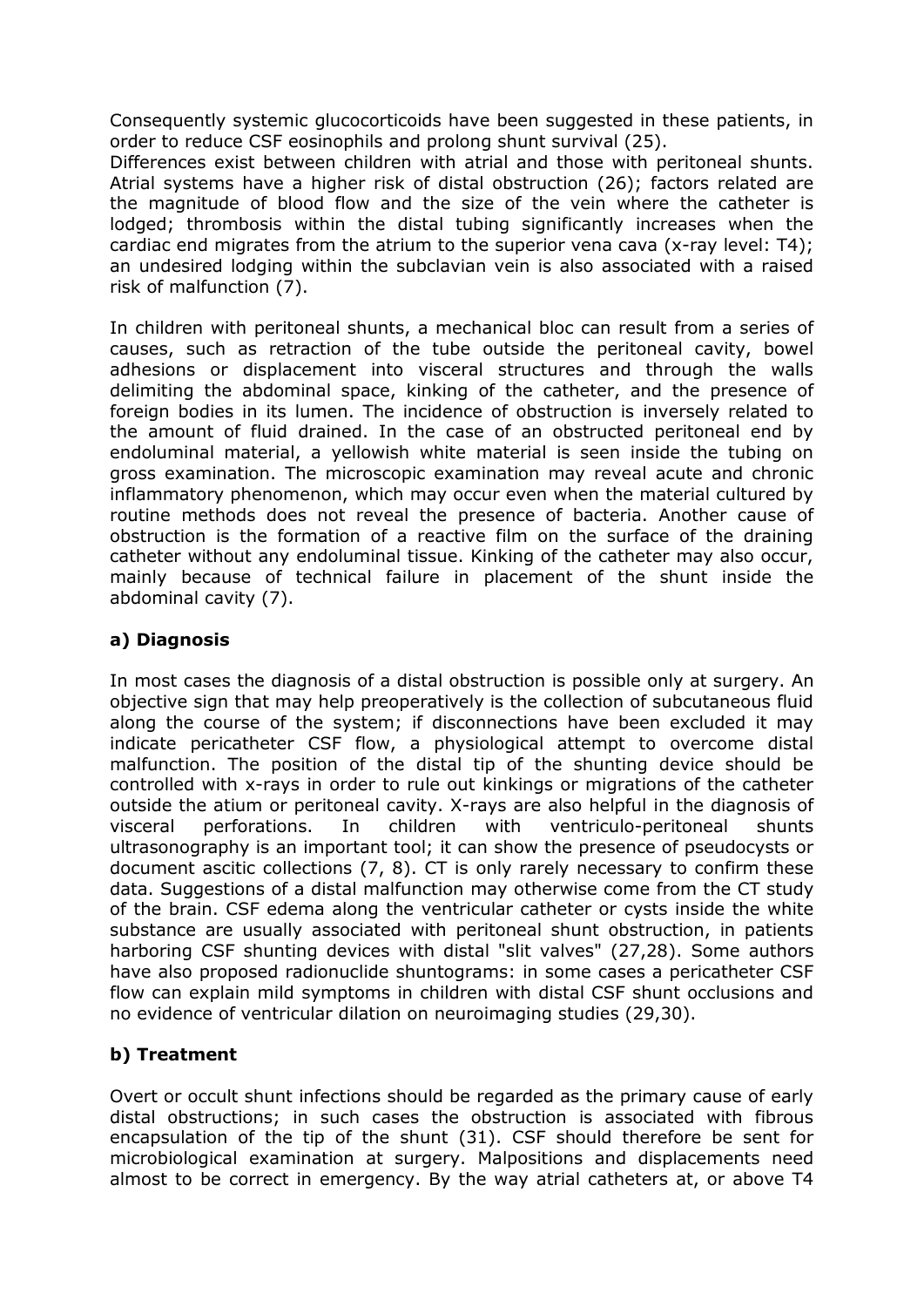(superior vena cava), normally combined with a high risk of obstruction, should be repositioned in the right atrium, also in asymptomatic patients (32). In children with visceral perforation the catheter should be externalized, in order to rule out CSF infections before replacement. Change in position of the distal tip should be chosen in cases of pseudocysts or ascitic collections. While patients with abdominal pseudocysts may well tolerate a new abdominal lodging of the CSF shunt devices, patients with ascites should undergo an atrial or pleural shunt. Technical difficulties are almost exclusively met with cardiac tubes revisions. Unyielding adhesions with the vascular walls may be corrected by intravascular manipulation under radiological and electrocardiographic guidance; if this procedure doesn't succeed the catheter should be left temporarily in site to be possibly removed subsequently by thoracotomy (7).

#### Disconnection

With the advent of one -piece shunts the incidence of this type of complication has decreased. Actually it is mainly seen as a consequence of excessive strain on the pumping device; stretching at this level causes valve damage and may bring with time to the system fracture. Multipiece shunt can disconnect at any attachment site; because of the continuous traction forces junctions at the neck or the abdomen should always be avoided. The weakest points are the interface between silicone and metallic components and the ligatures, which favor the tearing of the plastic material.

#### **a) Diagnosis**

Even though disconnections may be accidentally noted in asymptomatic children during routine surveillance of the shunt, most patients exhibit signs of an increased intracranial pressure or evidence of local swelling due to subcutaneous fluid accumulation over the tube. In exceptional cases the complication may lead to acute ventricular dilation and death. Plain radiograms are used to outline the disconnection site. False positives may be due to radiolucent components; in these cases the knowledge of the implanted system may help diagnosis; intervals of less than 1 cm. at connection points should be regarded as normal.

#### **b) Treatment**

Reconnection of the CSF shunt device should be done with the attempt of reducing pericatheter strains. In cases of migration of the different components problems may arise in dealing with the "lost" catheters. Generally ventricular catheters are left in place as there is no harm described for catheters lying free within the ventricle. Lost peritoneal tubes are harmless too. In both conditions catheters removal is compulsory only in case of infection: endoscopy is the main surgical choice  $(1,15)$ .

Misplacement of the atrial catheter in cardiac shunts is actually rare, due to the improvement in shunt design and surgical technique. The most serious complication related is its migration into the pulmonary artery. More commonly however the catheter remains within the right chambers; at this site it may cause extrasystolic disturbances and permanent cardiac arrhythmia; the risk of systemic infections is also enhanced. For these reasons a detached atrial catheter should always be removed, by thoracotomy or endovascular techniques (31).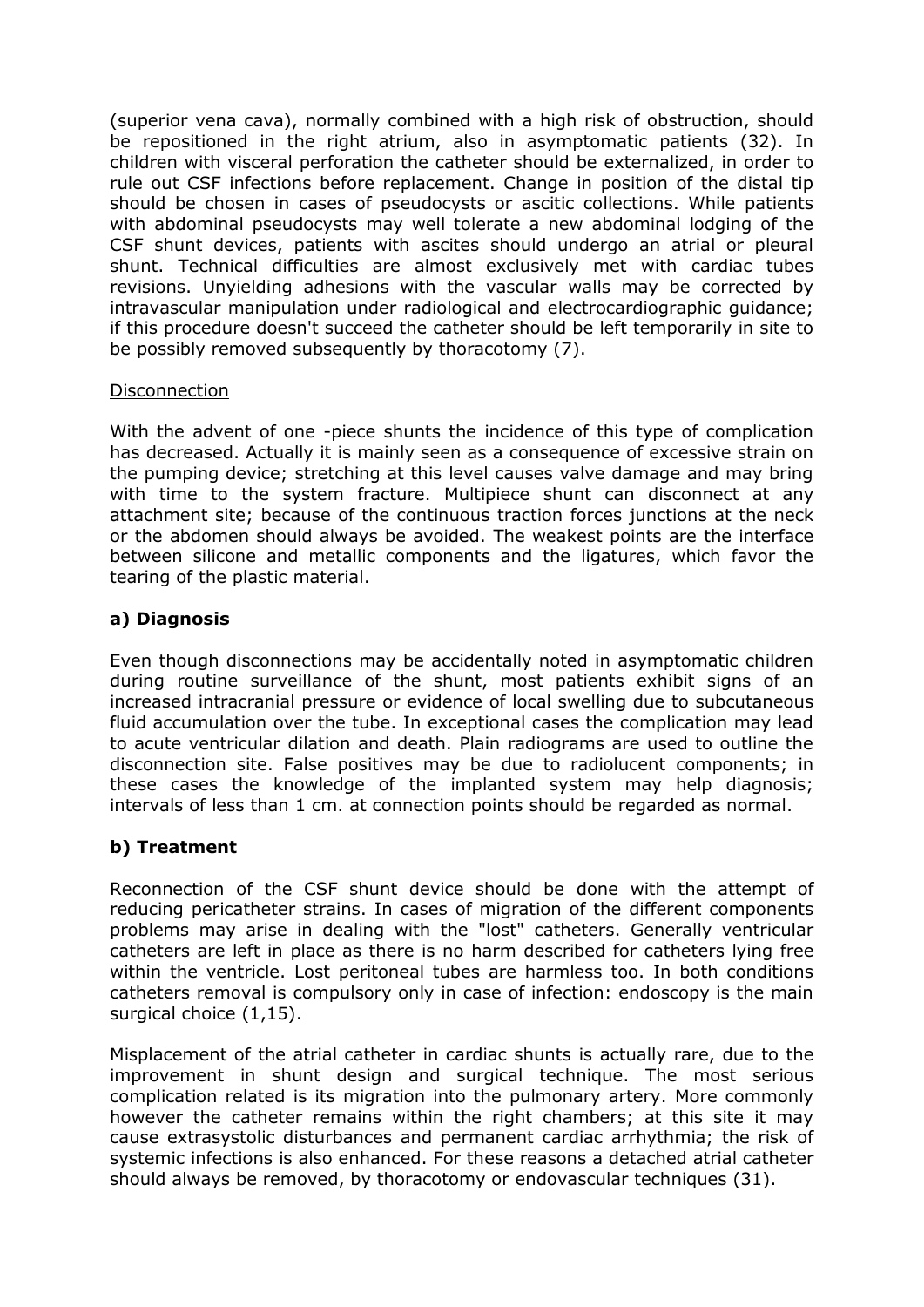#### **Infection**

Infection is the foremost type of CSF shunt complication after mechanical malfunctions. Even though the incidence of this complication may vary in the literature, most authors report infection rates between 5% and 18% (7). It is also known that infection represents the most expensive burden of CSF shunt implantation; an average of 8-45 thousands of dollars are needed for each treated patient (33). Seventy percent of infections are diagnosed in the first month after surgery; a further 15% occur between the first and the ninth month; altogether they represent the so-called early infections (34). In a recent review Baird et al. suggested differences in etiopathogenesis between early and late appearing cases. In the first group pathogens are more probably introduced with surgery, while in the second one they are more likely seeded from neighboring sites (34). To testify this the most common germs involved in early shunt infections are Staphylococcus Epidermidis (52.8-88.9%) (35,36) and Staphylococcus Aureus (12-40%) (35,37); these bacteria may enter the operating field during surgery, from hair follicles and sebaceous glands opened by the surgical incision; an insufficient asepsis, and a long lasting surgery contribute to this risk (38, 39). In late cases Baird couldn't find any Staphyloc. Aureus infection (34); according to his and other authors experience, germs like Propionibacterium Acnes (40) Enterococcus or Streptococcus Faecalis (9-11.4%) (41,42), which are normally rare agents in CSF infections, are quite usual in delayed contexts. These germs likely infiltrate through superficial wounds or ascend from the peritoneal catheter after contamination from the visceral content. Apart from an improper positioning adherences between the peritoneal catheter and the visceral walls may occur, leading with time to microscopic tearings of the bowels and causing local shunt infection. The subsequent ascending migration to the cerebral ventricles is assured by the germs ability of remaining attached to the catheter surface against the flow of rushing water (34,40,41,42). A number of risk factors have been suggested for CSF shunt infection. Many authors have indicated ages lower than 1 month at operation as significantly increasing infection rates (43,44,45,46); this is probably due to prolonged hospital stay as a result of underlying pathology, combined with the propensity for a high skin bacterial density with more adherent strains (47). A reduction of immunitary defenses may further contribute (44,48), especially in low birth weight and premature infants (35,49). However Davis et al. in a series of 2325 VP shunting procedures didn't confirm these data; infection rates were similar between infants and children. The type of surgical procedure (insertion or revision of the shunt) had a no specific role in this study in which the only elements that significantly increased infection rates were fluid accumulation along the shunt tract and an open CSF leak (50). Similar findings were reported by other authors (35,49). The weight of hydrocephalus etiology is discussed: Dallacasa et al. indicated previous intraventricular hemorrhages or CNS infections as main predictors for a shunt infection (44). It has also been reported that, when compared with other groups, children with mielomeningocele have a proportionally higher risk of infection (45,46). Other factors that have been studied in relation with shunt infection such as an increase in CSF proteins (51,52), the type of implanted system (39,53), previous abdominal surgical operations (54); without, however, finding an evidence of a direct causative role in increasing the infection risk.